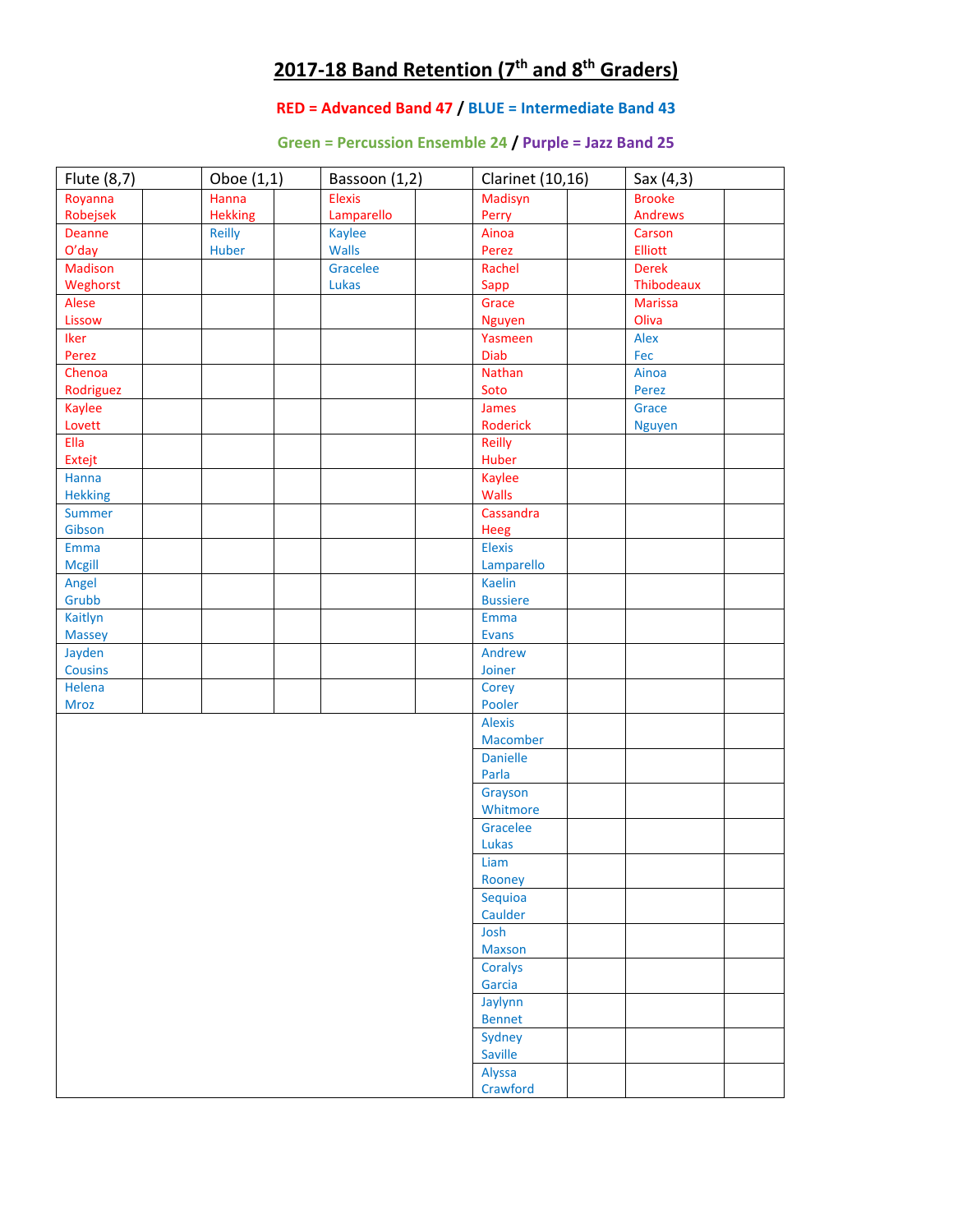| Trumpet (8,4)  | Horn (5,3)       | Trombone (3,1) | Euphonium (3,3)   | Tuba (4,3)     |
|----------------|------------------|----------------|-------------------|----------------|
| Evan           | <b>Mackinsey</b> | Lanton         | <b>Ryan Witt</b>  | <b>Kiley</b>   |
| <b>Deveau</b>  | <b>Dowd</b>      | <b>Tidwell</b> |                   | <b>Rydberg</b> |
| Eli Farley     | Emma             | <b>Sara</b>    | Jaylynn           | <b>Kara</b>    |
|                | Lambert          | <b>Bauer</b>   | <b>Santacross</b> | <b>Rydberg</b> |
| Peyton         | <b>Sierra</b>    | <b>Emmalee</b> | Austin            | Rebekah        |
| <b>Near</b>    | <b>Blaney</b>    | Louk           | Lowder            | Lopez          |
| Julia          | <b>Victoria</b>  | Layne          | Jayden            | Ayva           |
| Lehman         | Wood             | <b>Fuson</b>   | Farnen            | Ward           |
| Connor         | <b>Trace</b>     |                | <b>Tyler</b>      | <b>Iris</b>    |
| Milliken       | Richardson       |                | Johnson           | <b>Tufano</b>  |
| Ryan           | <b>Samuel</b>    |                | <b>Kara</b>       | Josh           |
| <b>Dragon</b>  | Peterson         |                | <b>Rydberg</b>    | Gammon         |
| Avery          | Ariana           |                |                   | Jonathan       |
| Witt           | Moody            |                |                   | <b>Mata</b>    |
| <b>New Kid</b> | Alyssa           |                |                   |                |
| <b>VMS</b>     | Patterson        |                |                   |                |
| Aleah          |                  |                |                   |                |
| <b>Pieters</b> |                  |                |                   |                |
| <b>Reece</b>   |                  |                |                   |                |
| <b>Miller</b>  |                  |                |                   |                |
| Jacob          |                  |                |                   |                |
| <b>Dagan</b>   |                  |                |                   |                |
| Johnny         |                  |                |                   |                |
| Roy            |                  |                |                   |                |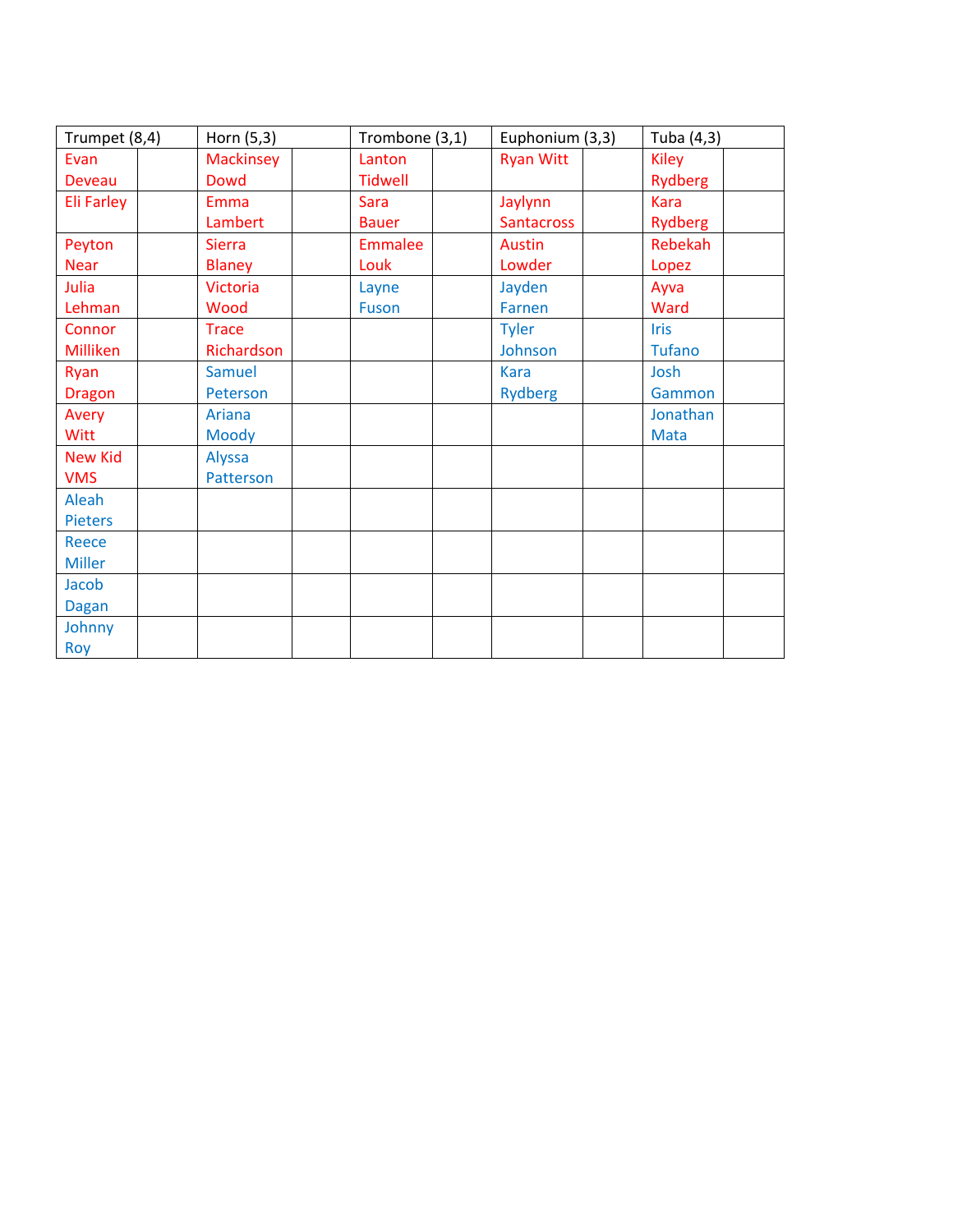#### Percussion Ensemble (24 TOTAL)

 $\overline{a}$ 

| Percussion                                                     |  |  |  |  |
|----------------------------------------------------------------|--|--|--|--|
| $(13 - 8$ <sup>th</sup> Graders, 11 - 7 <sup>th</sup> Graders) |  |  |  |  |
| Cole                                                           |  |  |  |  |
| Grannan                                                        |  |  |  |  |
| Seth                                                           |  |  |  |  |
| <b>Dutcher</b>                                                 |  |  |  |  |
| Jax                                                            |  |  |  |  |
| Mendelsohn                                                     |  |  |  |  |
| Lilly                                                          |  |  |  |  |
| <b>Keller</b>                                                  |  |  |  |  |
| <b>Ariel</b>                                                   |  |  |  |  |
| Cook                                                           |  |  |  |  |
| Sophia                                                         |  |  |  |  |
| Cherniak                                                       |  |  |  |  |
| <b>Isabel</b>                                                  |  |  |  |  |
| <b>Bruning</b>                                                 |  |  |  |  |
| Emma                                                           |  |  |  |  |
| Lambert                                                        |  |  |  |  |
| <b>Mackenzie</b>                                               |  |  |  |  |
| <b>Dowd</b>                                                    |  |  |  |  |
| Chloe                                                          |  |  |  |  |
| Smith                                                          |  |  |  |  |
| Sarah                                                          |  |  |  |  |
| Jack                                                           |  |  |  |  |
| Sean                                                           |  |  |  |  |
| <b>Mcguire</b>                                                 |  |  |  |  |
| Joseph                                                         |  |  |  |  |
| Sararracino                                                    |  |  |  |  |
| Jake                                                           |  |  |  |  |
| Reed                                                           |  |  |  |  |
| <b>Riley</b>                                                   |  |  |  |  |
| Pierce                                                         |  |  |  |  |
| Justin                                                         |  |  |  |  |
| <b>Brady</b>                                                   |  |  |  |  |
| Joseph                                                         |  |  |  |  |
| <b>Hackett</b>                                                 |  |  |  |  |
| Samantha                                                       |  |  |  |  |
| Lavallee                                                       |  |  |  |  |
| Angell                                                         |  |  |  |  |
| <b>Dittmer</b>                                                 |  |  |  |  |
| <b>Marissa</b>                                                 |  |  |  |  |
| Oliva                                                          |  |  |  |  |
| Sam                                                            |  |  |  |  |
| Peterson                                                       |  |  |  |  |
| Ayva                                                           |  |  |  |  |
| Ward                                                           |  |  |  |  |
| Alyssa                                                         |  |  |  |  |
| <b>Boley</b>                                                   |  |  |  |  |
| Ashton                                                         |  |  |  |  |
| <b>Tucker</b>                                                  |  |  |  |  |